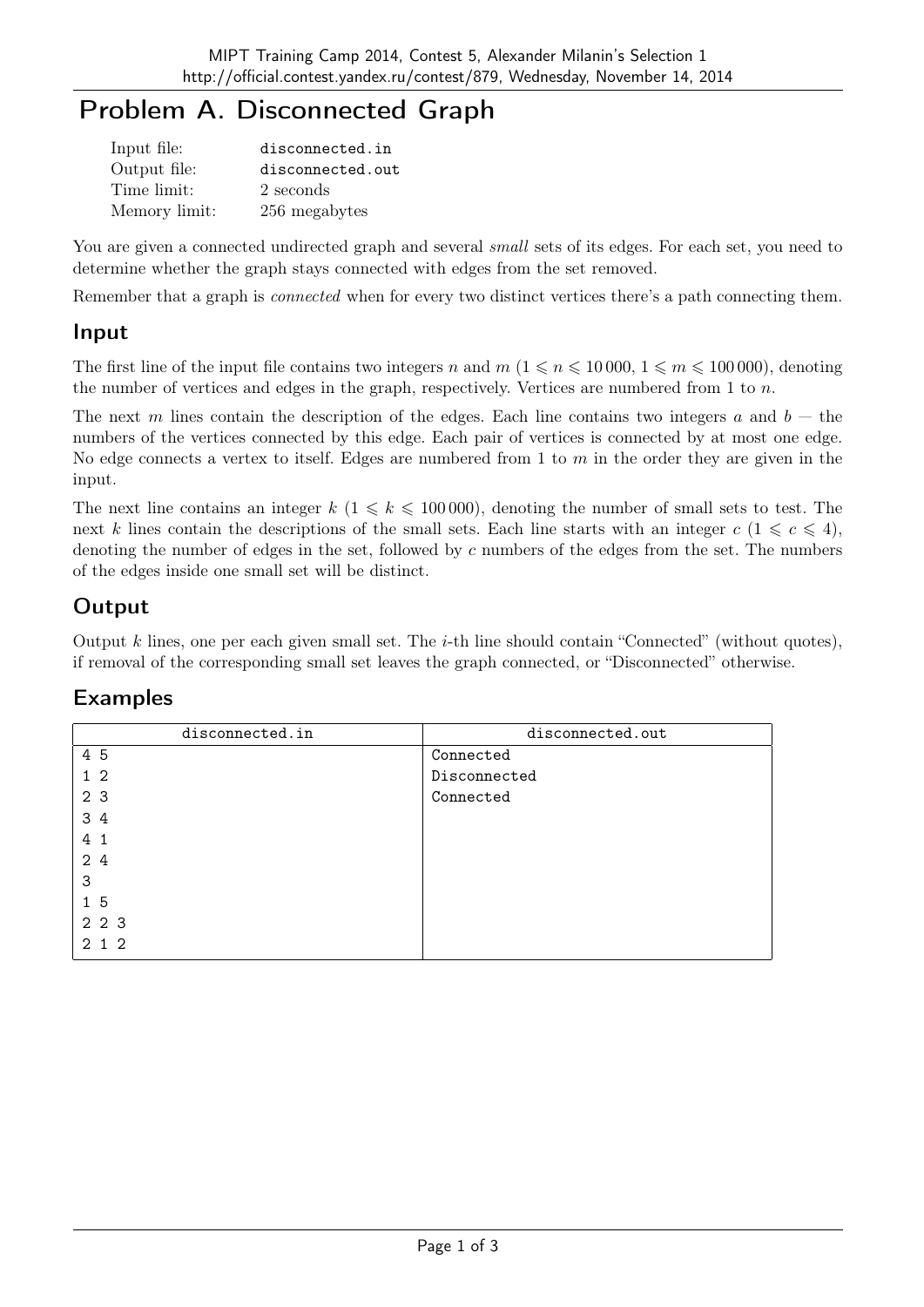# Problem B. Code Geass

| Input file:   | code.in       |
|---------------|---------------|
| Output file:  | code.out      |
| Time limit:   | 3 seconds     |
| Memory limit: | 256 mebibytes |

People are not equal!

At last! It happened! Emperor Charles is affected by Geass! Lelouch has achieved his vengeance!

Hovewer, there is something strange in Emperor's head. While using Geass, Lelouch sees the neural network of a human brain. Right now, he sees that there are N neurons in Emperor's brain and M undirected synapses connecting pairs of neurons. Lelouch instantly numbered all neurons with integers from 1 to N. There are Q key pairs of neurons in Emperor's brain. The neurons in the first key pair have numbers  $A_1$  and  $B_1$ , and the numbers of neurons in key pairs 2, 3, ..., Q can be calculated in the following way:

$$
A_i = B_{i-1}
$$
  
\n
$$
B_i = (13\,579 \cdot A_{i-1} + 97\,531 \cdot B_{i-1}) \mod N + 1
$$

A key pair of neurons is safe if there are at least two non-overlapping chains between the neurons of the pair (see definitions below). Lelouch knows that if Geass was used successfully, all key pairs will be safe. On the other hand, if there are too many unsafe key pairs, things may get out of control, and in that case, Lelouch will have only two seconds before Emperor uses his own Geass on Lelouch. Therefore, he must quickly find the number of good key pairs of neurons. Help him find it.

A chain is a sequence of one or more neurons where every two successive neurons are connected by a synapse. Two chains are called non-overlapping if they don't have common neurons except the first one and the last one. Note that by this definition, non-overlapping chains can coincide if they both consist of one or two neurons.

#### Input

The first line contains two integers  $N$  and  $M$ , the number of neurons and synapses in Emperor's brain  $(1 \leq N \leq 10^5, 0 \leq M \leq 10^5)$ . Next follow M lines. Each of them describes one synapse and contains two integers U and V, the numbers of neurons connected by the synapse  $(1 \leq U, V \leq N, U \neq V)$ . There is no more than one synapse between each pair of neurons. The last line contains three integers  $Q$ ,  $A_1$  and  $B_1$   $(1 \leq Q \leq 25\,000\,000, 1 \leq A_1, B_1 \leq N).$ 

## **Output**

Output the number of safe key pairs of neurons.

#### Example

| code.in        | code.out |
|----------------|----------|
| 6 6            | 6        |
| 1 <sub>2</sub> |          |
| 2 3            |          |
| 3 4            |          |
| 4 5            |          |
| 4 6            |          |
| 6 2            |          |
| 8 1 2          |          |

P.S. Even Lelouch doesn't know how to use pseudo-random dependency between key pairs of neurons.